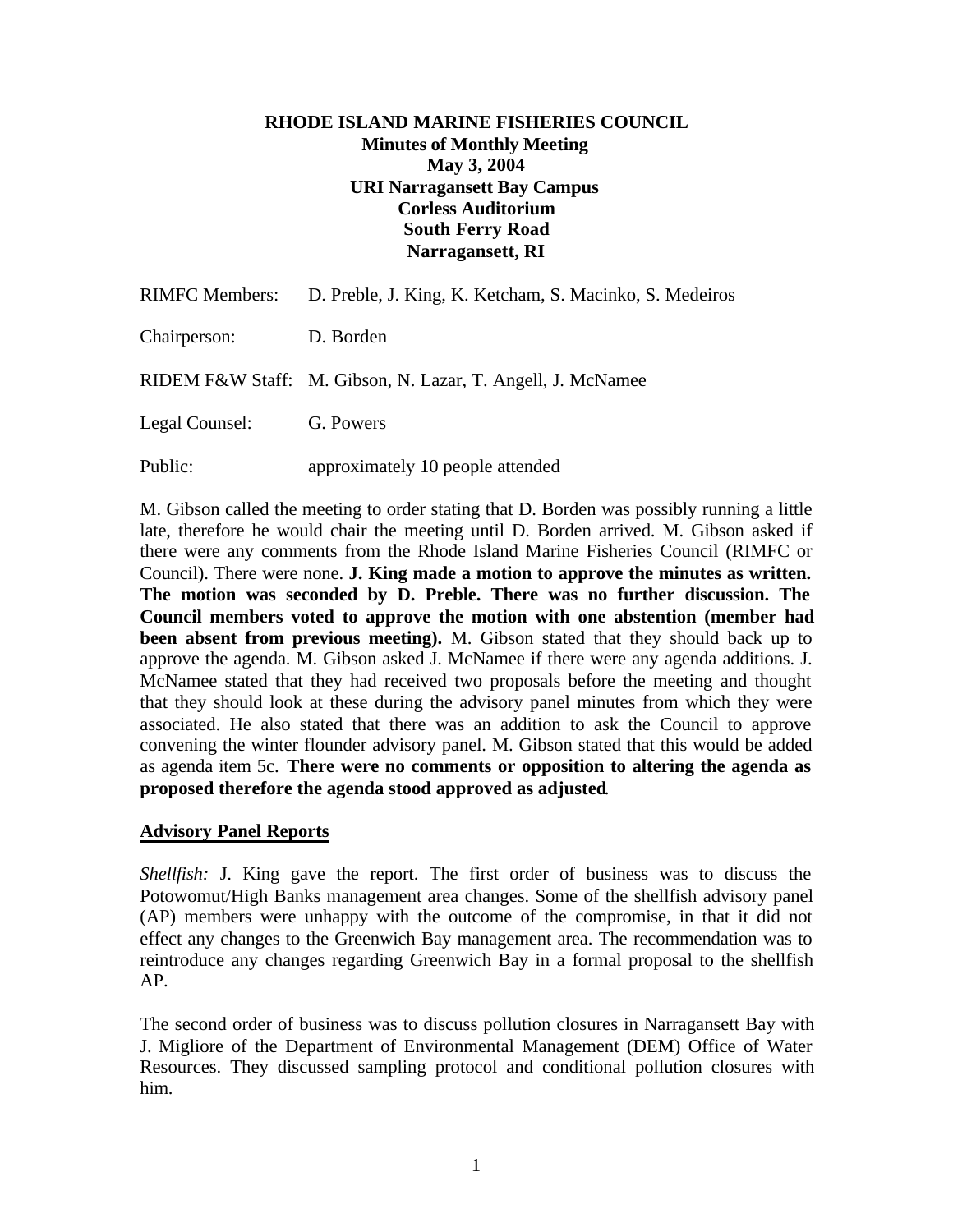The last order of business was to discuss the transplant program for this upcoming season. A proposal from Shellfisherman R. Vaughn was introduced prior to the Council meeting. J. King suggested they send this back to the AP for review. M. Gibson stated that he agreed that this along with a discussion of the Greenwich Bay Management Area should be taken up at a shellfish AP meeting. **S. Medeiros made a motion to convene the shellfish AP to discuss the afore mentioned items. K. Ketcham seconded the motion. There was no further comment. The Council voted unanimously to approve the motion.** At this point D. Borden took over as chairman.

*Striped Bass:* D. Preble gave this report. The striped bass AP stated that they felt the Division of Fish and Wildlife (DFW) did a good job with striped bass management in 2003. The AP consensus was to stay at status quo for striped bass management for 2004 for both the all gear category and the floating trap category. There was one issue brought up by T. Hoxsie regarding the floating fish trap plan for striped bass. He proposed a change to go before the Council for approval to bring it to public hearing.

New business which was brought up was a request for the AP to send a letter to the Governor in opposition to G. Popes replacement on the Atlantic States Marine Fisheries Commission.

A proposal was brought forward by the Inshore Fishermen's Association subsequent to the AP meeting but prior to the RIMFC meeting. The Council had the formalized proposal from the Inshore Fishermen's Association before them. K. Ketcham asked M. Gibson whether the trap sector had caught its quota share last year. M. Gibson stated that the trap sector had not caught its quota share by the roll-over date provided in regulation therefore the quota was opened to all sectors and subsequently caught by the rod and reel (all gear type) sector. **K. Ketcham made a motion to allow T. Hoxsie's proposal to go forward to public hearing in June. The motion was seconded by D. Preble.**

B. Mattiucci stated that he did not have a problem with the specifics of the motion but he wanted the Council to realize that they were beginning to get away from the proper procedure of getting AP approval on items before bringing them to public hearing. He felt that this proposal was not commented on properly by the AP and should probably not go to public hearing without some sort of recommendation from the AP.

**The Council voted to unanimously approve the motion**. The Council also decided to send the Inshore Fishermen's Association proposal back to the AP for comment. G. Carvahlo asked when this proposal would be taken up by the AP. D. Borden stated that the AP would meet in the fall to discuss the next year's management plan, this item would be taken up than.

*Floating Fish Trap:* This agenda item was removed as there was no meeting to report on**.**

*Lobster:* J. King gave the report. This was a lengthy meeting in which they discussed the many changes required by the Atlantic States Marine Fisheries Commission (ASMFC)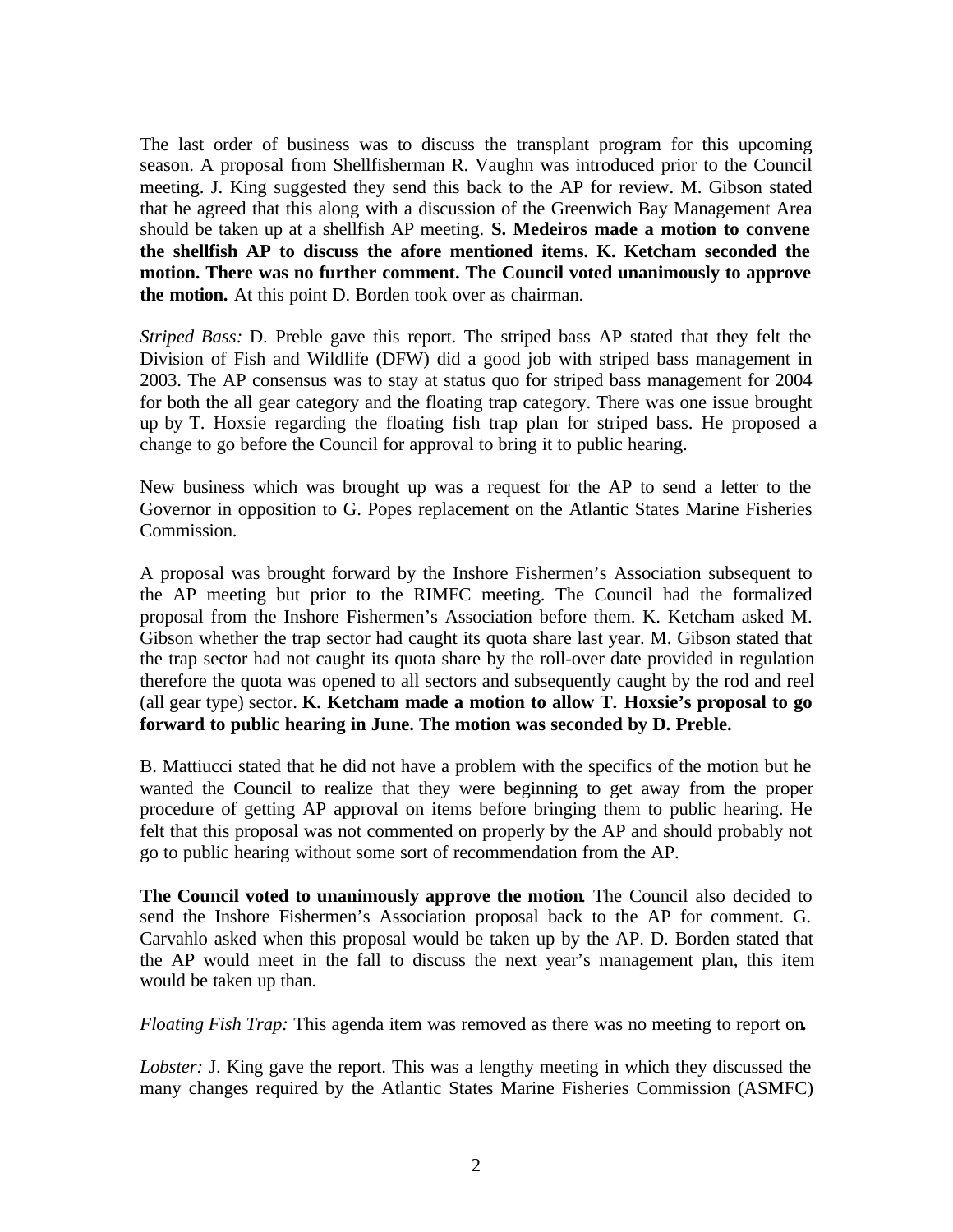Addendum 4 and Addendum 5 to the Lobster Fishery Management Plan (FMP). J. King went through the 11 items discussed by the Lobster AP (please see 4/29/04 Lobster AP minutes for descriptions of items and AP comments). D. Borden asked M. Gibson about the timing of the next public hearing. M. Gibson stated that the RIMFC would approve the issues it wanted sent to public hearing on this evening, the public notice would go out the following week, and the hearing was planned for June 15<sup>th</sup>. D. Borden asked for comment.

G. Carvahlo stated that at the AP meeting the question was posed to DEM legal counsel as to whether the Director of DEM had the authority to implement the provisions set forth in the ASMFC Addendum 4 and 5. At the meeting the legal counsel present stated that the Director did have that authority. G. Carvahlo wanted this noted for the record. G. Powers, the DEM legal counsel referred to, was present and stated that this was correct.

P. Brodeur stated that they needed to have much more discussion on these issues, these changes were not ready to be implemented at the present time. He suggested reconvening the Lobster AP before the next public hearing to straighten out these unresolved issues.

M. Gibson stated that there was no procedural cause to reconvene any panels as suggested by P. Brodeur or the Lobster AP. These were Addenda which had been passed by ASMFC and were currently being implemented and the State of RI needs to implement them to remain in compliance.

M. Marchetti stated that he felt it was improper to move forward with implementation at this point because the Lobster AP and the RI Lobsterman's Association had not had adequate time to review and respond to the regulation changes which were before the Council that evening.

P. Brodeur stated that the Lobster AP was under the impression that their proposal was going to be brought to ASMFC exactly as they had drafted it. He went on to state that several things which they had not known about or discussed had ended up in the proposal and he reiterated M. Marchetti's comments that they did not have enough time to review the changes which were made.

M. Gibson stated that the Lobster AP, or anyone else, was able to comment on the draft regulations at the upcoming June public hearing. What he did not think was possible was to call another meeting of the Lobster Conservation Management Team (LCMT) as suggested in the Lobster AP minutes, stating that this part of the process was done. He went on to say that the ASMFC portion of the process was over therefore it was not possible to stop any gauge increases or some of the other measures alluded to in the minutes barring an act of Congress. Making language and interpretation changes was possible, however the regulation change suggestions as they were currently written would be included in the public hearing summary document due to time constraints. If changes were to be made they needed to bring these suggestions to the public hearing.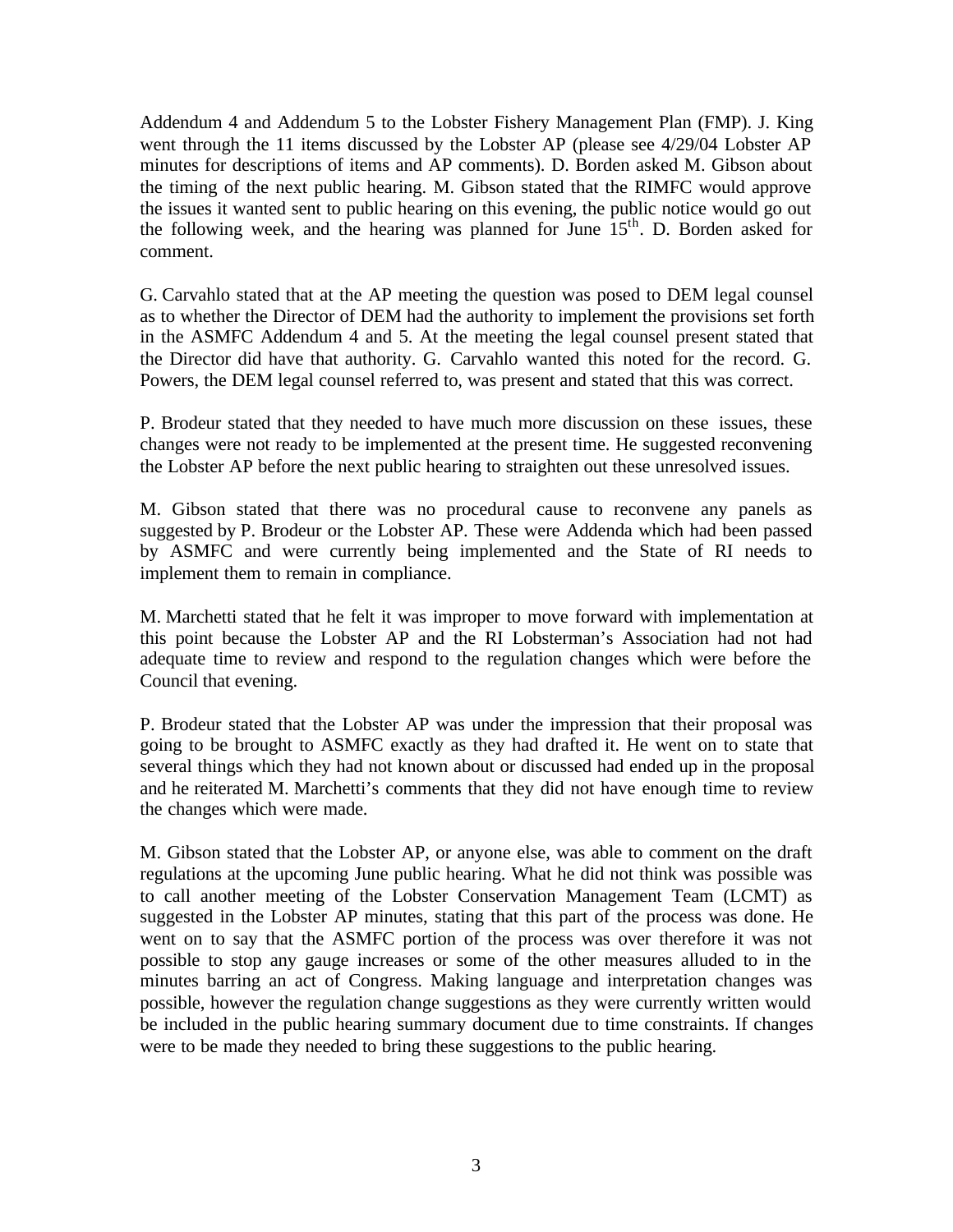**D. Borden asked the Council if there were any objections to the DFW meeting with the Lobster AP to discuss the regulation change language.** J. King asked when this meeting needed to take place. D. Borden stated prior to the June  $15<sup>th</sup>$  public hearing. **There were no objections from the Council therefore the Lobster AP was authorized to meet**.

An audience member stated that many of the changes which were to be implemented, especially those regarding escape vents, were based on bad scientific evidence and it was not fair to make changes to the lobster industry based on inadequate evidence. He went on to state that this was all being done in the name of conservation but as long as things didn't also change in all of the statistical areas, conservation measures would not work.

M. Marchetti reiterated the concern about bad scientific evidence regarding escape vents. He went on to question who exactly had sovereignty, the State of RI or the ASMFC, because each entity had put forward different proposals. He feels that something should be done to correct the issue, otherwise the industry would have to go and hire lawyers and scientists to go back and refute all of the evidence that Addendum 4 and 5 were based on. He hoped something could be done short of having to take this step.

P. Brodeur wished to talk a little further on escape vents. He stated that he had talked with some RI regulatory persons and they gave him a study which showed that escapement was equal between two different sized escape vents one larger than the other. It was indicated to him that the reason the larger of the two escape vents was chosen was because it let out more legal sized lobsters. He felt that it was wrong to ask lobster fishermen to let legal lobsters go. He stated that they are responsible for many of these lobsters surviving until adulthood and they should be allowed to harvest them when they become legal size.

M. Gibson stated that escapement of legal sized fish and/or lobsters is inherent in many fisheries, it is factored in to the model computations therefore it is all accounted for.

D. Borden stated that further discussion would be kept to a minimum because they were getting away from the agenda issue, this was not the proper place to have the discussion that was beginning to take place. He went on to ask the lobster fishermen present to bring forward to the DFW any of the studies which they have referenced so that they could be examined by the DFW staff. Following this a discussion could be conducted at a lobster AP meeting.

### **New Business**

*Council approval of public hearing items:* M. Gibson stated that the Council had a memo included in the packet which outlined the public hearing items which were currently on the docket. They included a change to the recreational black sea bass fishery season so that the season would be open over Labor Day weekend, a proposal to change to the floating fish trap regulations regarding striped bass, and the lobster issues which were discussed earlier that evening.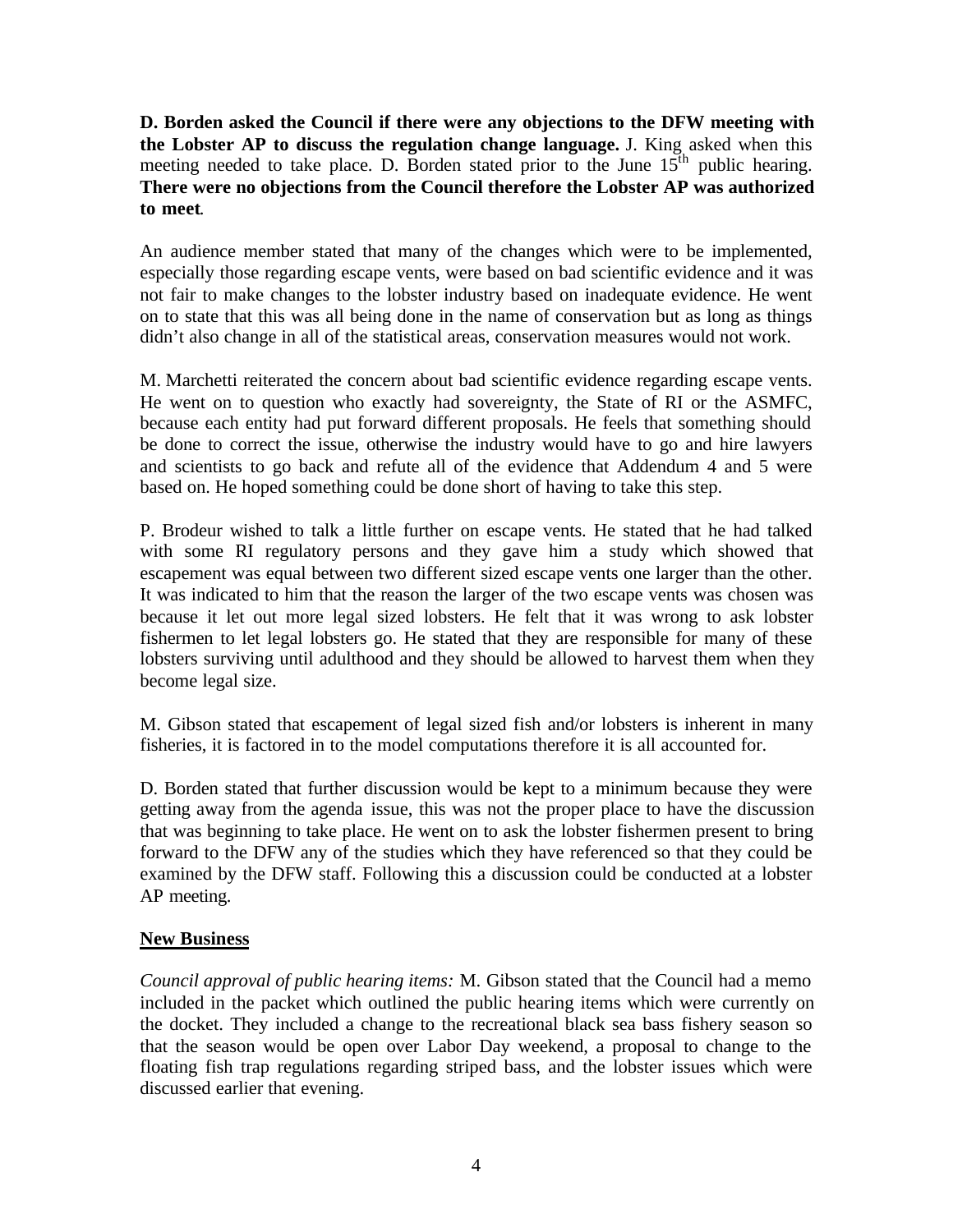D. Borden stated that the floating fish trap item had been approved earlier in the evening and the lobster issues were approved during the March RIMFC meeting. **D. Borden asked if there were any objections to taking the black sea bass issue to public hearing. There were no objections therefore all of the items were approved for the public hearing**.

*Request for 2005 IWP Atlantic Herring Quota:* D. Borden asked N. Lazar if there had been any requests for IWPs for this year. N. Lazar stated that there were none. M. Gibson stated that this was added to the agenda so the Council could state their support for an IWP if an application were to be submitted. This would speed the process up. The Council did not give a position on this request.

## **Other Business**

Director's decisions on March 2<sup>nd</sup> public hearing items: M. Gibson stated that the Council had been given a memo with the Director's decisions on the March 2, 2004 public hearing. The regulation changes stemming from the public hearing were filed on April  $2<sup>nd</sup>$  and became effective on April  $22<sup>nd</sup>$ . The Director concurred with the Council on all of the items except for two. The first was the commercial tautog fishery. The Council had several proposals before it and they decided to go with the tautog advisory panel preferred option. The DFW ended up advising the Director to stay at status quo for several reasons including the inability to address recreational changes, updated data which showed stock improvement, and the fact that the DFW would be developing an updated assessment for 2005 which may change the management plan in the future. The Director decided to go with the DFW recommendation therefore the tautog management plan remained at status quo. The second item was the spiny dogfish permit program. The Council and one industry representative recommended keeping this program. The Director decided to let this program expire due to upcoming federal regulations which would trump the existing regulations.

K. Ketcham asked for clarification on where the summer flounder recreational regulations ended up. M. Gibson stated it was what the Council had recommended, a 17.5 inch minimum size and a 7 fish bag limit.

B. Mattiucci asked a question about fluke aggregate landings. He was concerned that his organization was being left out of the loop somehow. M. Gibson stated that Mr. Mattiucci had been to the first meeting of the aggregate landings workshop and he would get a notice regarding the second aggregate landings workshop which had not taken place yet. Subsequent to any consensus plan which comes out of this workshop, a summer flounder AP meeting would be held to discuss the workshop findings or proposal. B. Mattiucci stated that he had not heard M. Gibson correctly; he thought M. Gibson stated that there had been a second meeting already.

*Council approval of tentative agenda for inaugural meeting of the commercial fishermen's committee:* D. Borden stated that the Council had a draft agenda before them.